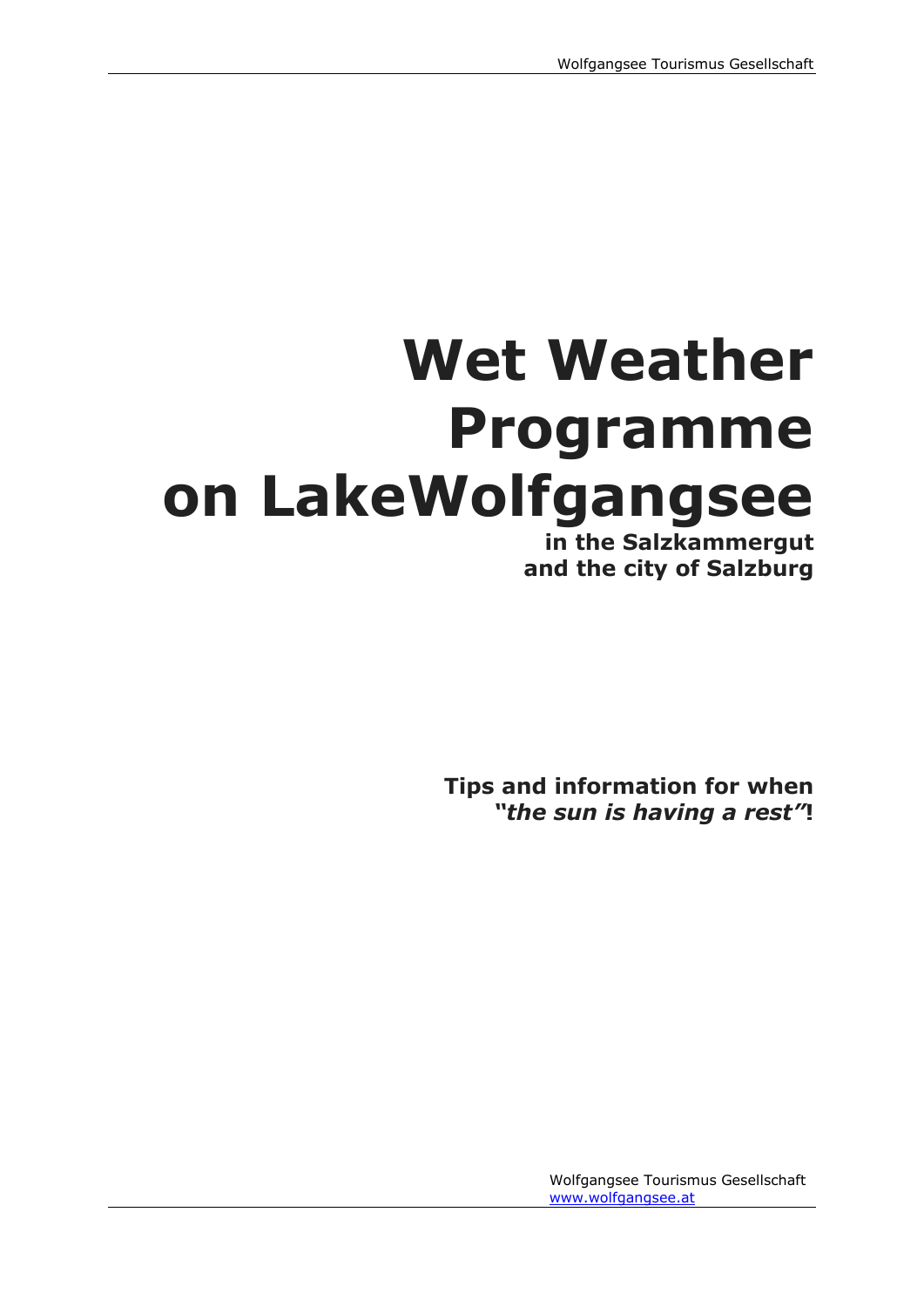#### **The Mozart Building, Wolfgangsee:**

This is the birthplace of Mozart's mother and where his sister, Nannerl, lived for 17 years, and houses the Nannerl Mozart exhibition.

Interesting audio-visual presentation: "The Mozarts and St. Gilgen" in German, English, Italian and Japanese - guided tours for groups available!

[www.mozarthaus.info](http://www.mozarthaus.info/)

Ischlerstr.15, 5340 St. Gilgen.

| Opening times                         | Entrance fees (quided tour) |                 |                  |  |
|---------------------------------------|-----------------------------|-----------------|------------------|--|
|                                       | Adult                       | Child           | Information      |  |
| From June - Sept.<br>Tuesday - Sunday |                             |                 |                  |  |
| $10am - 4dm$                          | $\epsilon$ 4                | $\epsilon$ 2.50 | +43(0)6227/20242 |  |
|                                       |                             |                 |                  |  |

#### **Museum of Musical Instruments from Around the World:**

A collection of over 3,000 musical instruments from around the world, some of which are demonstrated in the most impressive way. Experience the sound of these instruments and discover their exciting history.

[www.hoerart.at](http://www.hoerart.at/)

Aberseestrasse 11, 5340 St. Gilgen.

| Opening times                  |       | Entrance fees |                   |  |  |
|--------------------------------|-------|---------------|-------------------|--|--|
| May Mon - Thurs 9am -          |       |               |                   |  |  |
| 11am and $3pm - 6pm$           |       |               |                   |  |  |
| $Fri - 9am - 11am$             |       |               |                   |  |  |
| Sun $3pm - 6pm$                | Adult | Child         | Information       |  |  |
| 1 June 30th June, Tue - Sun    |       |               |                   |  |  |
| 3pm – 7pm                      |       |               |                   |  |  |
| 1 July - $31$ th Aug Tue - Sun |       |               |                   |  |  |
| 9am - 11am & 3pm - 7pm         |       |               |                   |  |  |
| 1 Sep - 30th Sept Mon - Fri    |       |               | +43(0)676 3058148 |  |  |
| 9am - 11am & 3pm - 5pm         |       |               | +43(0)6227/8235   |  |  |
| Okt. & Nov. on request         | € 4   | € 2,50        |                   |  |  |

#### **The Zinkenbach Artists' Community: Summer exhibition 2022:**

DER HAGENBUND – on a summer holiday

[www.malerkolonie.at](http://www.malerkolonie.at/)

Aberseestrasse 11, First floor, 5340 St. Gilgen.

| Opening times                              | Entrance fees |                 |                   |  |
|--------------------------------------------|---------------|-----------------|-------------------|--|
| 119th June - 10th October                  | Adult         | Children        | Information       |  |
| Tuesday – Sunday 2pm – 7pm $\epsilon$ 6,50 |               | $\epsilon$ free | +43(0) 6227 20343 |  |

#### **Europakloster Gut Aich (Benedictine Cloister):**

Guided tour through the Gut Aich Cloister.

This includes a visit to the Cloister church and the herb show-garden; a walk through the cloister's own gold and silver smith's; and a visit to the exhibition cellar to sample the cloister's liqueurs.

The cloister's own produce and other selected products are available in the cloister shop. [www.europakloster.com](http://www.europakloster.com/)

Aich 3, 5340 St. Gilgen.

| June - October     | Price  |          | Information       |
|--------------------|--------|----------|-------------------|
| Every Thursday     | Adults | Children | $1+43(0)62272318$ |
| 2.30 <sub>pm</sub> |        | free     |                   |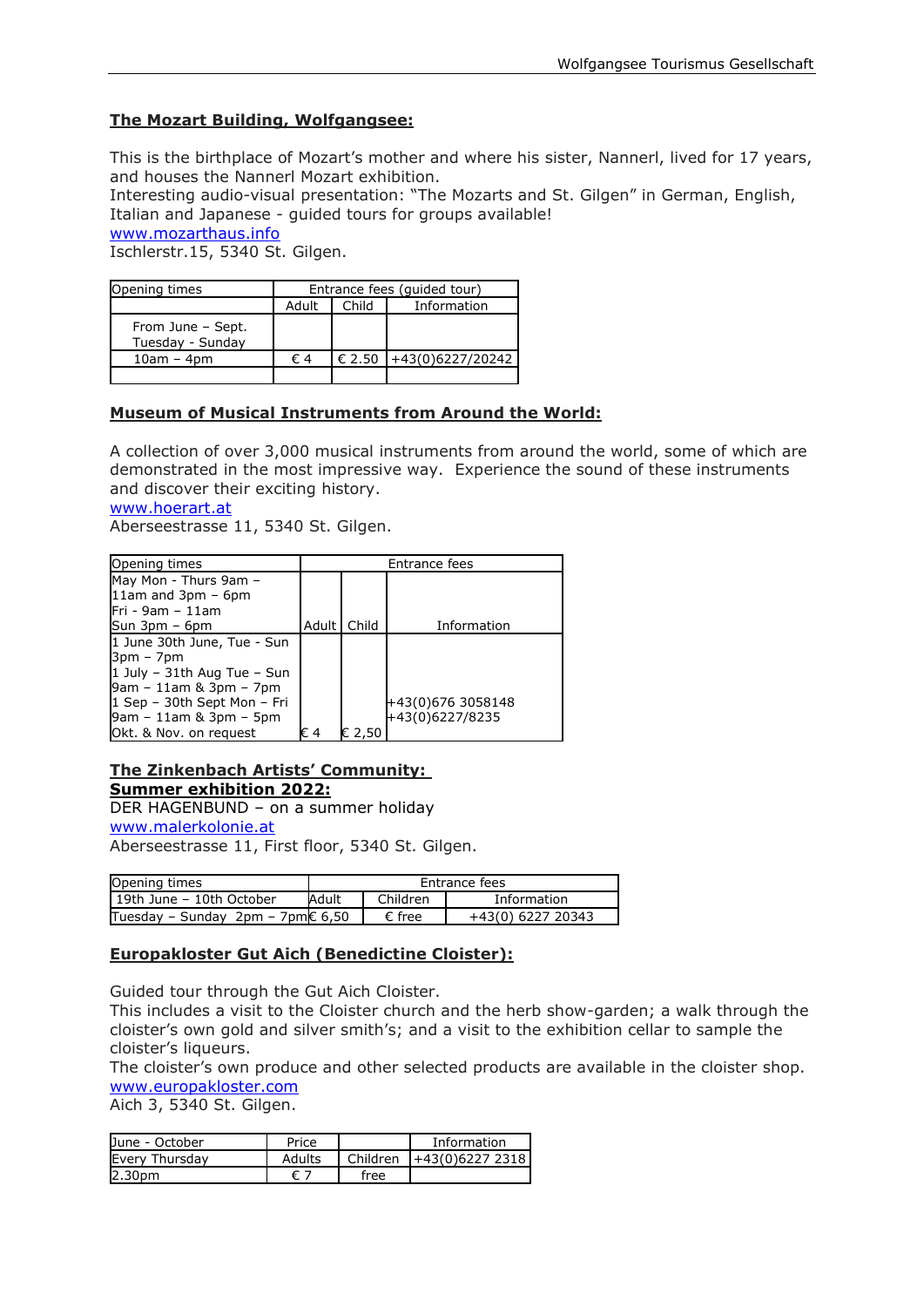#### **The Abersee Local History Museum - "Lipphaus":**

This museum is also called the "Lipphaus". Farming implements are on display along with delightful exhibits from the area's history. Breitenbachbauer (farm), Breitenbach 1, 5350 Strobl.

| Opening times                                        |    | Entrance fees                     |                 |  |  |  |
|------------------------------------------------------|----|-----------------------------------|-----------------|--|--|--|
| June - end Sept.                                     |    | Adults<br>Children<br>Information |                 |  |  |  |
| Saturday                                             |    |                                   |                 |  |  |  |
|                                                      |    | under 10s                         |                 |  |  |  |
| 2pm - 5pm                                            | €4 | free                              |                 |  |  |  |
| Sunday and Bank                                      |    |                                   |                 |  |  |  |
| holidays                                             |    | € 3                               | +43(0)6137/7255 |  |  |  |
| 10am - 12 noon                                       |    |                                   |                 |  |  |  |
|                                                      |    |                                   |                 |  |  |  |
| Tours on request, also outside normal opening times. |    |                                   |                 |  |  |  |

#### **Deutschvilla in Strobl:**

Various exhibitions are being held this year in the Deutschvilla in Strobl. For further information please contact Ferdinand Götz. Tel: +43 (0) 650 3150255 [www.deutschvilla.at](http://www.deutschvilla.at/)

House No. 84, 5350 Strobl.

| Opening times                 | Entrance fees |                   |                   |  |
|-------------------------------|---------------|-------------------|-------------------|--|
| May - October                 |               | Adults Children I | Information       |  |
| Friday, Saturday, Sunday free |               | free              |                   |  |
| $3pm - 6pm$                   |               |                   | $+43(0)6137/7255$ |  |

#### **The Pilgrimage Church and Michael Pacher Altar**

Appreciate the works of the great artist, Michael Pacher. His world-famous altar is to be found in the Pilgrimage Church of St. Wolfgang. [www.pfarre-sankt-wolfgang.at](http://www.pfarre-sankt-wolfgang.at/)

Markt 18, 5360 St. Wolfgang.

| Opening times | Entrance fees                  |      |                 |  |  |  |
|---------------|--------------------------------|------|-----------------|--|--|--|
|               | Adults Children<br>Information |      |                 |  |  |  |
| daily         |                                |      |                 |  |  |  |
| 8am - 7pm     | free                           | free | +43(0)6138/2321 |  |  |  |

#### **The Doll Museum at the Dorf-Alm Restaurant in St. Wolfgang:**

"Old Meets New". This is the motto of this exhibition in St. Wolfgang. Recommended for doll-lovers of all ages. The exhibition comprises a collection of over 1,000 dolls from various manufacturers.

<https://www.dorf-alm.at/de/puppenmuseum-in-der-dorf-alm> Markt 123, 5360 St. Wolfgang.

| Opening times   |     | Entrance fees                           |                  |  |  |
|-----------------|-----|-----------------------------------------|------------------|--|--|
|                 |     | Adults Children<br>Groups of 15 or more |                  |  |  |
|                 |     | $7 - 16$                                |                  |  |  |
| Monday - Sunday |     | vears                                   | € 4.40           |  |  |
| $11am - 6dm$    | € 5 | € 4.40                                  | +43(0)6138 20145 |  |  |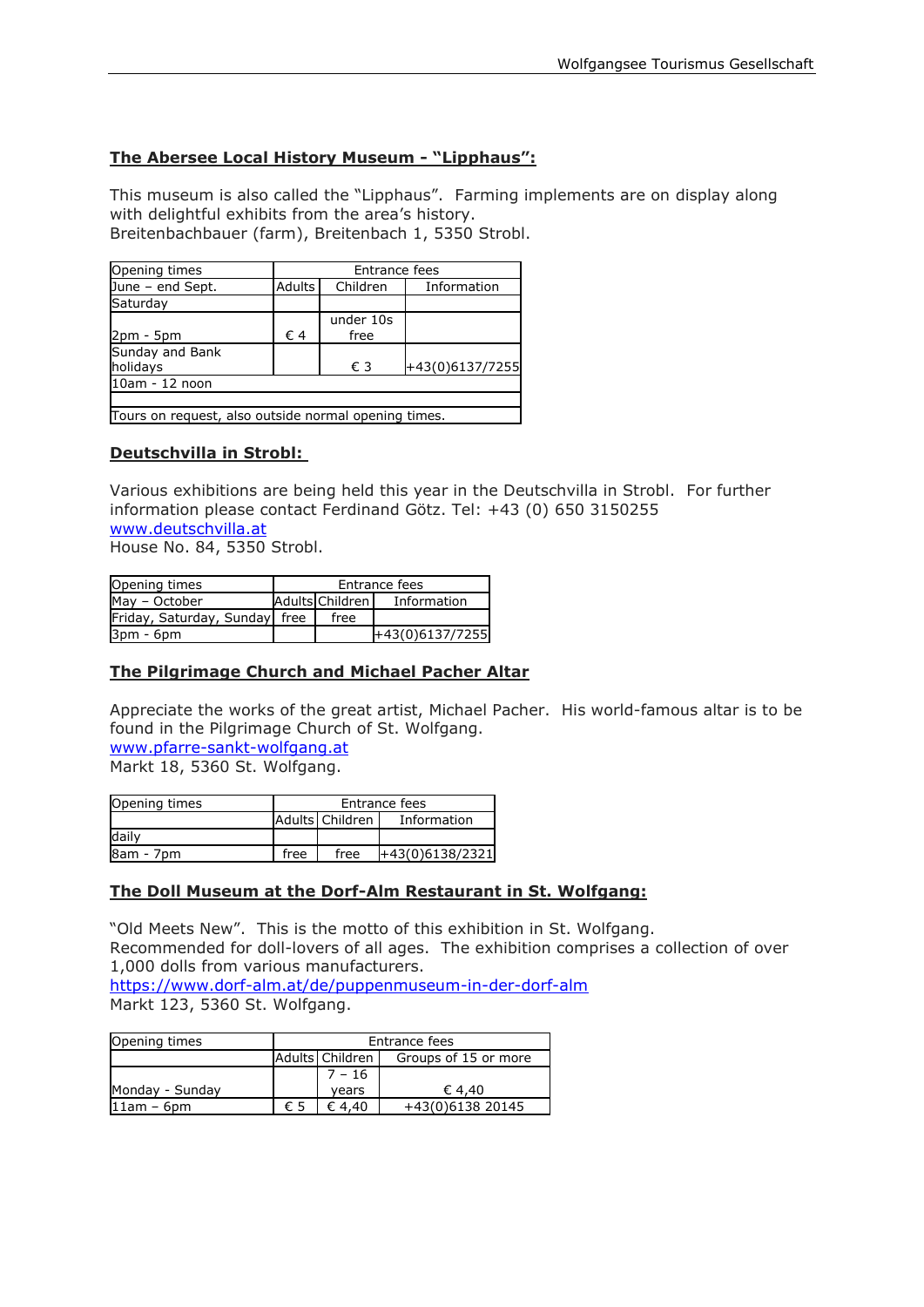#### **Abarena on Lake Wolfgangsee:**

An all-weather leisure park with model exhibition – ideal for your family day-out! The extended Active Outdoor and Indoor areas offer play, fun and adventure for children of all ages! In the indoor area: Carrera (Scalextric-type) racetrack, mini-trampoline, bouncy castle, etc. In the newly refurbished restaurant area: 14 metre-high viewing tower with 25m long tube slide, trampolines, water play area with water gates and pools, Power Paddle–Boat course and much more, new waterslide.

[www.abarena.at](http://www.abarena.at/)

Wasser Wunder Straße 1, 5342 Abersee.

| Opening times                                                                                         | Entrance fees |          |                                          |  |  |
|-------------------------------------------------------------------------------------------------------|---------------|----------|------------------------------------------|--|--|
|                                                                                                       | Adult         | Children | Information                              |  |  |
| From 19th April<br>Friday 1pm to 6pm                                                                  |               |          |                                          |  |  |
| Saturday, Sunday Holiday<br>10am to 6 pm,<br>1 July to 11th Sept. daily<br>10am to 6pm, 12th Sept. to |               |          | Friday Grandma and grandpa day<br>€ 8.90 |  |  |
| Oct. Friday 1pm to 6pm,<br>Saturday, Sunday Holiday<br>10am to 6pm                                    | € 11,90       | € 11,90  | +43(0)6227/27180                         |  |  |

## **Libraries:**

#### **Strobl Library**

Strobl Public Library - the reading rooms contain books, audio books, magazines and CD-Roms. [www.strobl.bvoe.at](http://www.strobl.bvoe.at/) Raika Building, 1st floor, 5350 Strobl.

| Opening times            | Entrance fees  |  |                 |  |
|--------------------------|----------------|--|-----------------|--|
|                          | free entrance! |  | Information     |  |
| Monday 3pm-7pm           |                |  |                 |  |
| Thursday 3pm-6pm         |                |  | +43(0)6137/7653 |  |
| Sunday 9am-11am          |                |  |                 |  |
| Closed on bank holidays! |                |  |                 |  |

#### **St. Gilgen Library**

In the Pfarrzentrum, St. Gilgen. The library has books, a play area, internet. [www.stgilgen.bvoe.at](mailto:bibliostgilgen@inode.at)

Pfarrgasse 2a, 5340 St. Gilgen.

| Opening times               | Entrance fees |                |                  |  |
|-----------------------------|---------------|----------------|------------------|--|
|                             |               | free entrance! | Information      |  |
| Tuesday 3pm -6pm            |               |                |                  |  |
| Thursday 4.30pm -<br>7.30pm |               |                | +43(0)6227/20398 |  |
| Friday 3pm - 6pm            |               |                |                  |  |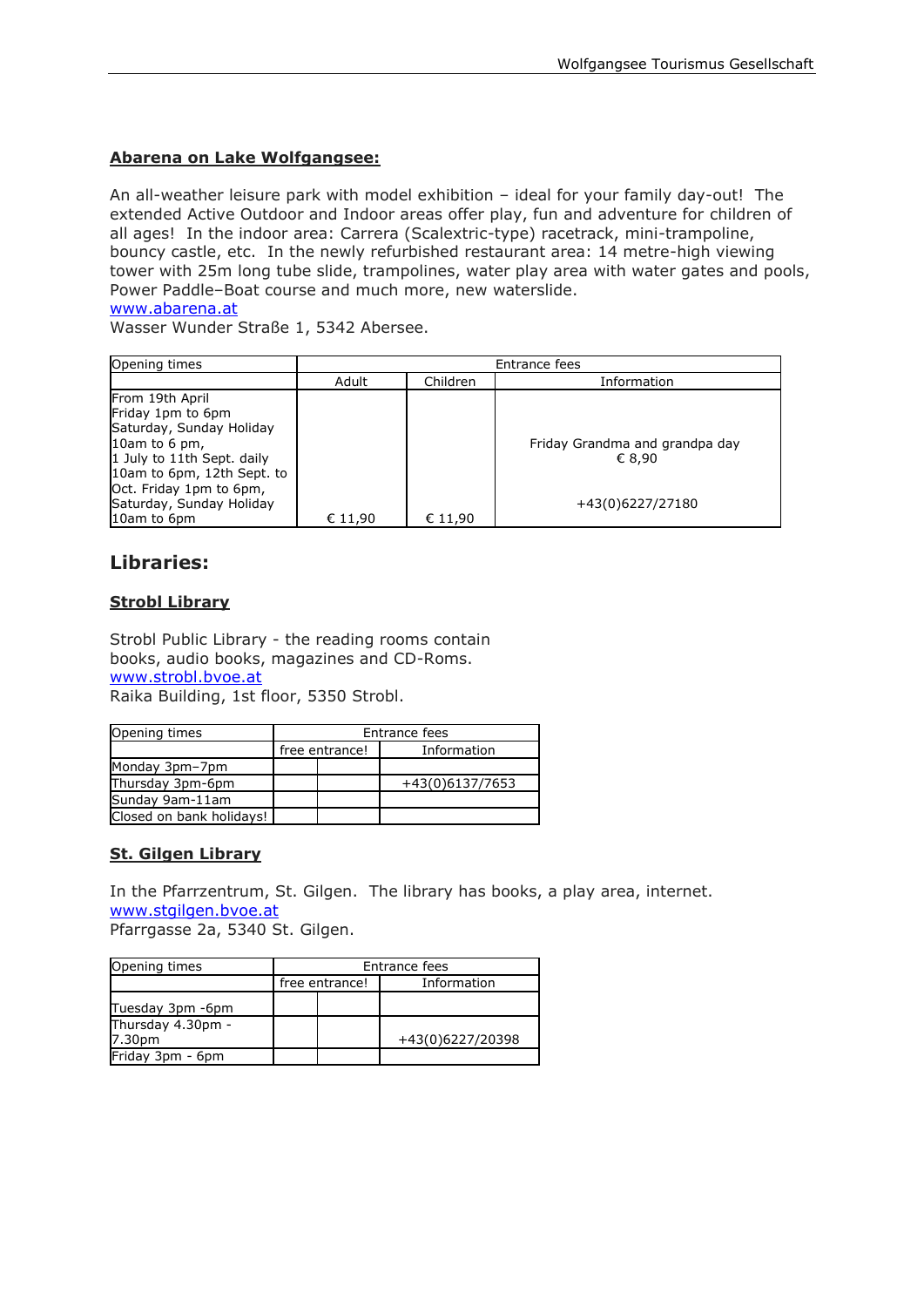#### **St. Konrad Library**

Abersee Public Library with books, magazines and games. Seestraße 90, 5342 Abersee. [www.biblio-abersee.bvoe.at](http://www.biblio-abersee.bvoe.at/)

| Opening times               | Entrance fees  |  |                  |  |
|-----------------------------|----------------|--|------------------|--|
|                             | free entrance! |  | Information      |  |
| Tuesday 8.30am -<br>11.30am |                |  |                  |  |
| Wednesday 2pm - 6pm         |                |  |                  |  |
| Thursday 6.30pm - 8pm       |                |  | +43(0)6227/27152 |  |
| Sunday $9.30$ am $-10$ am   |                |  |                  |  |

#### **St. Wolfgang Library**

St. Wolfgang Parish Public Library [www.bibliothek-st.wolfgang.at](http://www.bibliothek-st.wolfgang.at/) (Pfarrheim 1st floor) Markt 18, 5360 St. Wolfgang.

| Opening times              | Entrance fees |                |                 |  |
|----------------------------|---------------|----------------|-----------------|--|
|                            |               | free entrance! | Information     |  |
| Wednesday 8.30am -<br>11am |               |                |                 |  |
| Friday 4.30pm - 7.30pm     |               |                | +43(0)6138/8054 |  |
| Sunday 9.30am - 12<br>noon |               |                |                 |  |
| Thursday 4pm - 6pm         |               |                |                 |  |

#### **Studio**

max leonhard studio.

Worldwide exclusive artist of exterior pictures. Silicone on base material of Dralon. He paints bird's-eye views without using perspective.

Strobl – Weissenbach 94 (Bypass, heading towards St. Wolfgang – near the Chinese restaurant)

[www.max-leonhard.de](http://www.max-leonhard.de/)

| Opening times        | Entrance fees  |                 |  |
|----------------------|----------------|-----------------|--|
| In the summer months | free entrance! | Information     |  |
| daily from 8am - 8pm |                |                 |  |
|                      |                | +43(0)6137/7644 |  |

### **Wellbeing and Sport:**

#### **Wellness - Alm at Leopoldhof:**

3000m² wellness-area on 3 levels. 4 swimming pools indoor. 3 swimming pools indoor, 3 swimming pools outdoor, 8 different saunas, whirlpool, children´s area. [www.wellness-alm.at](http://www.wellness-alm.at/)

Ried 8, 5360 St. Wolfgang

|                 | <b>Price Adults</b> | Children<br>$\sim$ $\sim$<br>13,9<br>Price C.<br>. – | Information             |
|-----------------|---------------------|------------------------------------------------------|-------------------------|
| hours<br>4      | つに                  | 18<br>◡                                              | 8(0)6138/20420<br>+43(0 |
| Ticket<br>Dav – | 30                  | 24                                                   |                         |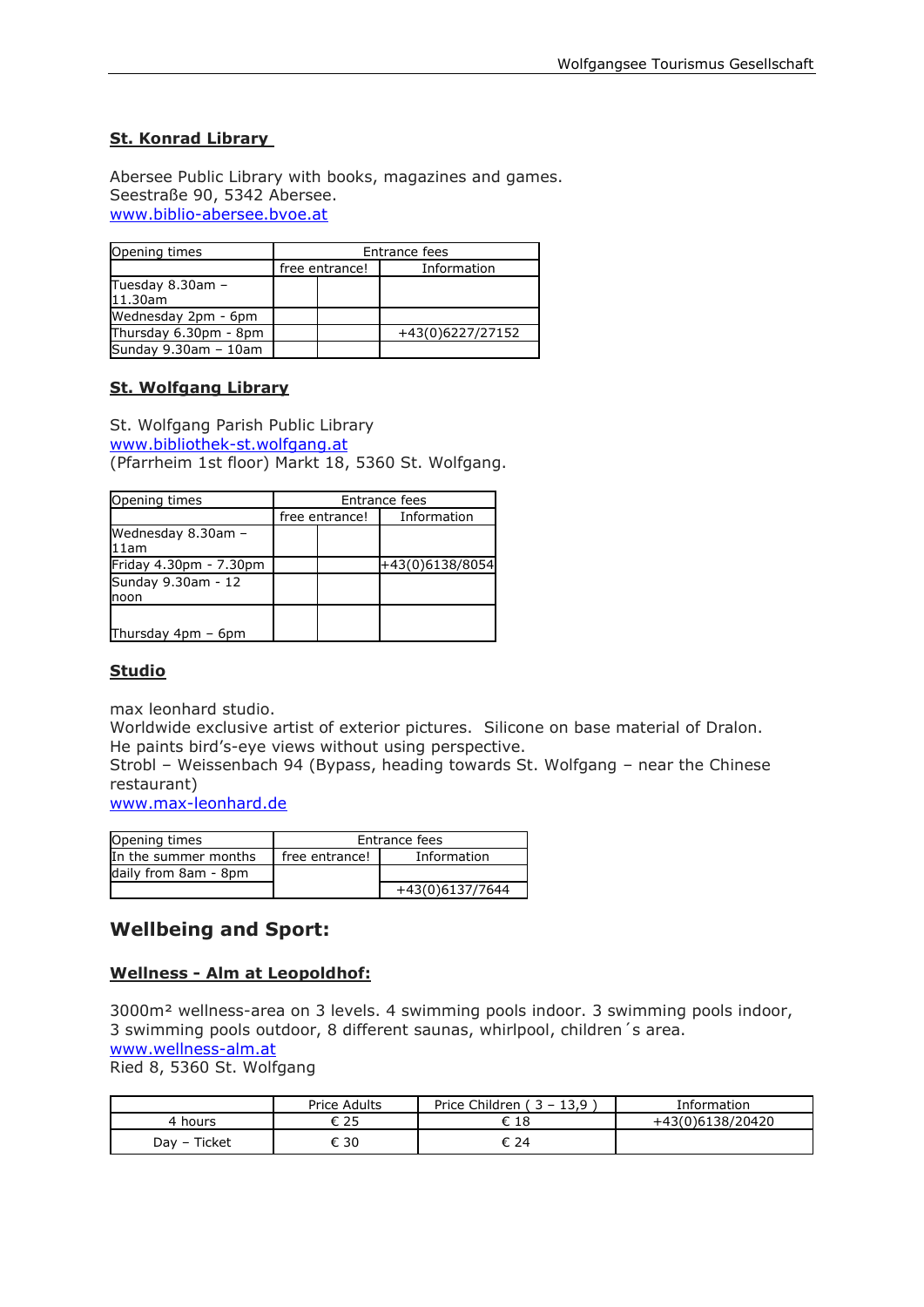#### **Romantik Hotel "The White Horse Inn"**

#### [www.weissesroessl.at](http://www.weissesroessl.at/)

Markt 74, 5360 St. Wolfgang The spa in the lake at the White Horse Inn is truly unique. Indoor pool, heated lake-pool, infrared, marble steam bath, whirlpool, sauna

| Opening times | Price | Info & Booking                          |
|---------------|-------|-----------------------------------------|
| Daily         |       | +43(0)6138/2306                         |
| 8am – 9pm     | € 32  | prior booking required (incl. bathrobe) |

#### **Bowling**

#### **"Leopoldhof Farm" Holiday Paradise**

The Falkensteiner family Ried 8, 5360 St. Wolfgang 4 fully automatic lanes. [www.leopoldhof.at](http://www.leopoldhof.at/) Ried 8, 5360 St. Wolfgang.

| Opening times | Price         | Information          |
|---------------|---------------|----------------------|
|               |               | +43(0)6138/2438      |
| on request    | € 10 per hour | office@leopoldhof.at |

# **.... in Salzburg**

#### **The Salzburg Fortress:**

Experience the long and exciting history of Salzburg and its fortress by taking a tour round the sovereign's main castle and enjoy the wonderful views of the city and province of Salzburg too.

[www.salzburg-burgen.at](http://www.salzburg.info/) Mönchsberg 34, 5020 Salzburg.

|                       |                    | Entrance |        |                             |            |                           |
|-----------------------|--------------------|----------|--------|-----------------------------|------------|---------------------------|
| Opening times         |                    | fees     |        | Family                      | Tours      | Info                      |
| May to Juni daily 9am |                    |          | Conces |                             |            |                           |
| to 6pm                | Adults             | Children | sions  | prices                      |            |                           |
| July August 8.30am    |                    |          |        | 2 adults and                |            |                           |
| to 8pm.               |                    |          |        | max. 3 childrenAudio tours/ |            | +43(0)662/84243011        |
| Sept. Dec. 9.30am     |                    |          |        |                             |            | Price including train (up |
| to 5pm                | € 16,60 $\in$ 9,50 |          |        | € 42                        | on reguest | and down)                 |

#### **Salzburg Cathedral Quarters**

The cathedral quarters in Salzburg offer unique insights into the former power-centre of the Prince Archbishops. The history of power, art and architecture are uniquely and interactively presented. In addition, the new museum tour offers new and imposing views over the city of Salzburg and its surrounding mountains.

#### [www.domquartier.at](http://www.domquartier.at/)

Residenzplatz 1 and Domplatz 1a, 5020 Salzburg.

| Opening times                              |      | Entrance<br>fees |                             | <b>Families</b> | Information         |
|--------------------------------------------|------|------------------|-----------------------------|-----------------|---------------------|
| Closed Tuesday                             |      |                  | Adults Children Concessions |                 |                     |
| $10am - 5pm$<br>July & Aug.<br>10am to 6pm | € 13 | € 5              | € 10                        | € 27            | +43(0)662/8042 2109 |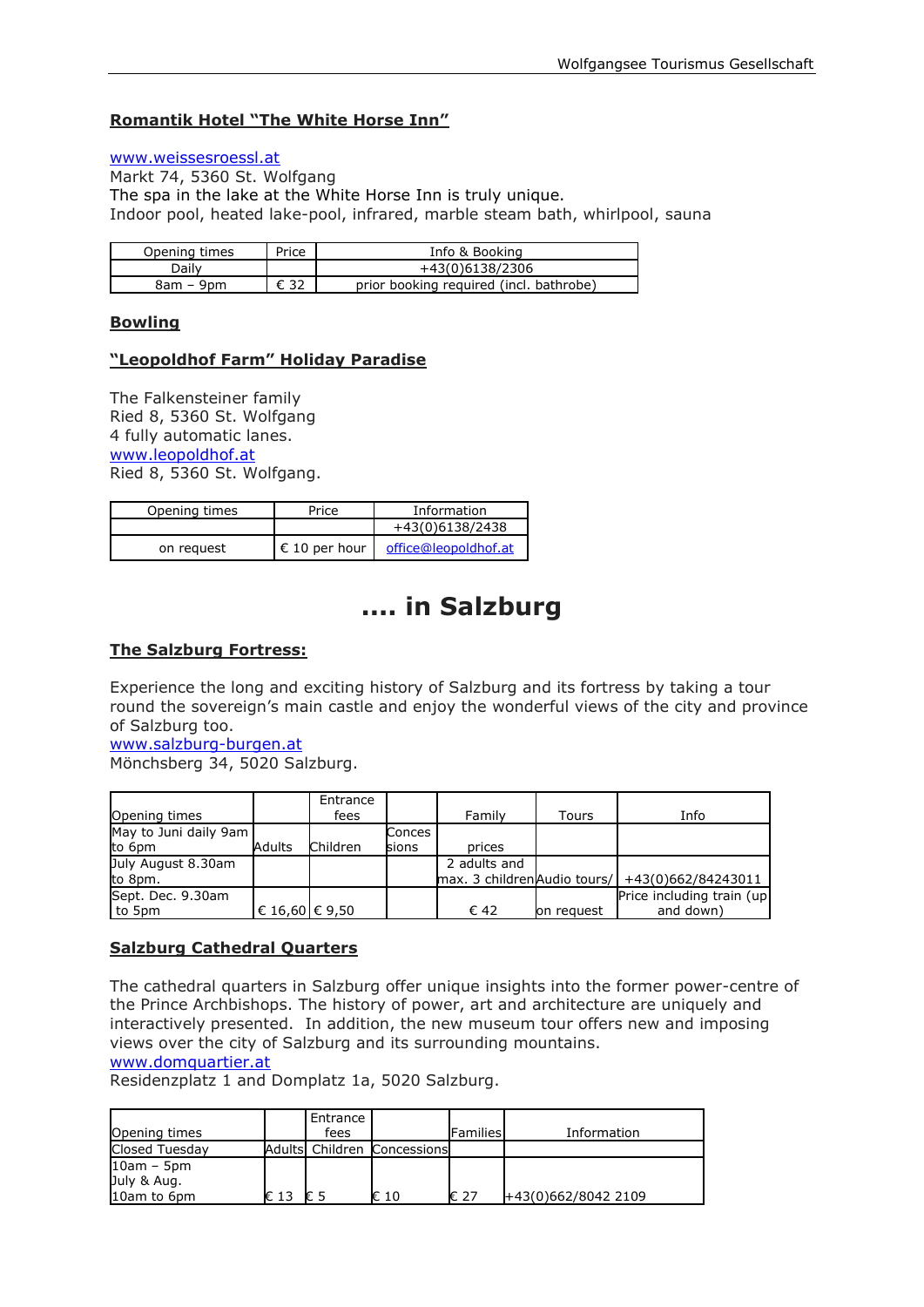#### **St. Peter Monastery Cellar:**

#### **Salzburg hospitality for 1200 years.**

The Stiftskeller St. Peter, lying in the heart of the oldest part of Salzburg, was first documented in the year 803. No other restaurant in central Europe can look back upon such an interesting and historical past as the Stiftskeller St. Peter.

[www.stpeter-stiftskeller.at](http://www.stpeter-stiftskeller.at/)

St. Peter Bezirk 1-4, 5020 Salzburg.

| Opening times                    |      | Information       |
|----------------------------------|------|-------------------|
| Mon.- Fri noon to 11pm           | free | +43(0) 662/848481 |
| Sat. & Sun 10am to 11pm entrance |      | 0662/841268       |

#### **Mozart's Home:**

W.A. Mozart lived here from 1773 to 1780. The Mozart family apartment has objects relating to family life and the history of the building on display. [www.mozarteum.at](http://www.mozarteum.at/)

Makartplatz 8, 5020 Salzburg.

| Opening times        | Adults | Children 6<br>. -14 vears | Information         |
|----------------------|--------|---------------------------|---------------------|
| daily $9am - 5.30pm$ | € 12   | € 3.50                    | +43(0)662 874227 40 |

#### **Haus der Natur (Natural History Museum):**

The Haus der Natur natural history museum in the heart of Salzburg, is especially loved by adults and children alike. It contains an aquarium, rightly called one of the nicest in central Europe. Over 40 display tanks offer an insight into the magical underwater world whilst in the reptile zoo, live reptiles and amphibians scurry about. 56 tastefully equipped terrariums display approximately 200 animals, mostly unknown to our region. [www.hausdernatur.at](http://www.hausdernatur.at/)

Museumsplatz 5, 5020 Salzburg.

| Opening<br>times |        | Entrancel<br>fees |         | Group   | Tours            | Information  |
|------------------|--------|-------------------|---------|---------|------------------|--------------|
|                  | Adults | Children          | Fam.    | prices  |                  |              |
|                  |        |                   |         | from 10 | on prior booking |              |
| dailv            |        | up to $15$        |         | persons | h۷               | $+43(0)662/$ |
| 9am - 5pm        | € 9.50 | €7                | € 24.50 | €9      | telephone        | 8426530      |

#### **Stiegl Brewery**

Experience a fascinating voyage of discovery! Discover the secrets of beer - brewed by many cultures over several millennia. Europe's most attractive "beer realm" is situated in the former malt house, the oldest part of the building. In the brewery, witness how one of the most famous "Gerstensäfte" (barley-juice, i.e beer!) is brewed. [www.brauwelt.at](http://www.brauwelt.at/)

Bräuhausstrasse 9, 5020 Salzburg.

|                           |                | Entrance |                             |          |       |                           |
|---------------------------|----------------|----------|-----------------------------|----------|-------|---------------------------|
| Opening times             |                | fees     |                             |          | Group | Information               |
|                           |                |          |                             | Guidet   |       |                           |
|                           |                |          | Adults Children Concessions | tour     | tours |                           |
|                           |                |          |                             | 11am and |       |                           |
| daily $10$ am - $6.30$ pm |                | $6 - 16$ |                             | 1pm      |       | on request   +43(0)501492 |
|                           | € 12.90 € 9.50 |          | € 10.80                     | €6       |       |                           |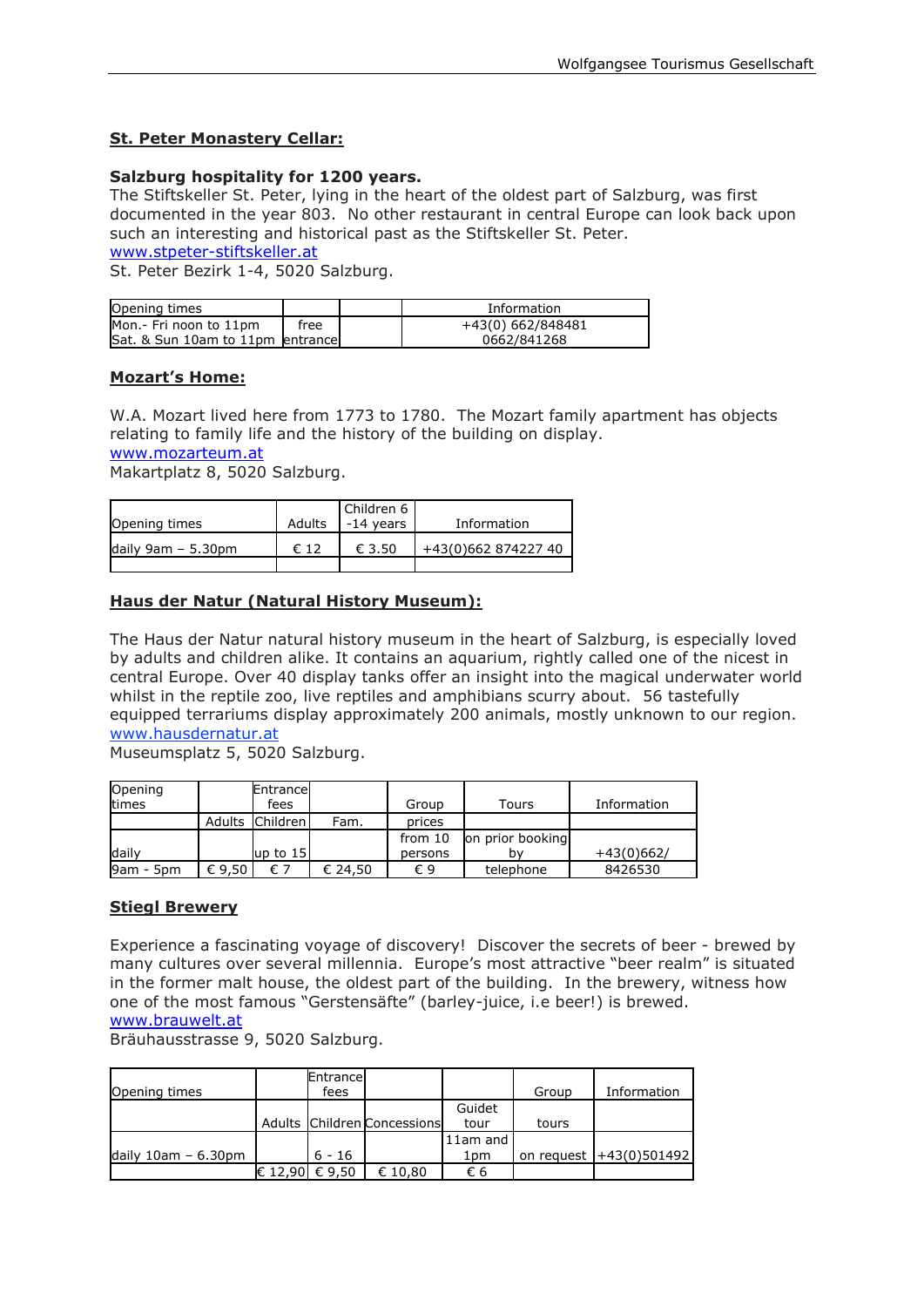#### **Manro–Classic (Car & Music Museum)**

The classic-car paradise and cafe in Koppl near Salzburg. [www.manro-classic.at](http://www.manro-classic.at/) Gewerbepark 1, 5321 Koppl.

|                 |               | Entrance | From 10      |                         |
|-----------------|---------------|----------|--------------|-------------------------|
| Opening times   |               | fees     | persons      | Information             |
|                 |               |          | Groups from  |                         |
| May - October   | <b>Adults</b> | Children | 10 persons   | +43(0)664 3572525       |
| daily           |               |          |              |                         |
| $9.30$ am – 5pm |               |          |              | and on prior booking by |
| Wednesday close | $\epsilon$ 11 | € 7      | $\epsilon$ 9 | telephone               |

#### **Red Bull – Hangar 7**

Salzburg Airport Wilhelm Spazier Strasse 7A, 5020 Salzburg. Tel.: +43/662/2197 [www.hangar-7.com](http://www.hangar-7.com/) The Flying Bulls collect and fly fascinating aeroplanes from aviation's greatest eras. All at Hangar-7. **Hangar-7 Exhibition Room:** 9am – 10 pm **"Ikarus" Restaurant:** Kitchen open Mon – Thursday 7pm – 10 pm, Fri – Sun noon - 2pm and 7pm - 10pm. **"Carpe Diem" Lounge:** Mon – Sun 9am - 5pm **"Mayday" Bar:** Monday to Sunday noon – 10pm **Threesixty Bar:** close! **Hangar-7 Outdoor Lounge:** open daily from 12 noon, weather permitting. **Hangar-7 Merchandising Shop:** open daily from 10am to 6pm.

### **Sport:**

#### **Paintball-Hall Salzburg …brings colour to your life!**

Plainbachstraße 11-15 5101 Bergheim

[www.paintballsalzburg.com](http://www.paintballsalzburg.com/)

You can now try this new fun sport in Salzburg too! We have all the equipment here, on the spot, to hire! Please note that the minimum participating age is 18!

However, 16-18 year olds are allowed with parental consent, and proof of their telephone number. (Please bring ID/passport).

| Opening<br>times        | Entrance fees          |                        |                        | Information               |
|-------------------------|------------------------|------------------------|------------------------|---------------------------|
|                         | 3-hour package         | 1-hour<br>package      | 2-hour package         |                           |
| please book<br>lon:     | inc. 500<br>paintballs | inc. 140<br>paintballs | inc. 340<br>paintballs | www.paintballsalzburg.com |
| $+43(0)676/$<br>6060123 | € 55                   | € 25                   | € 40                   |                           |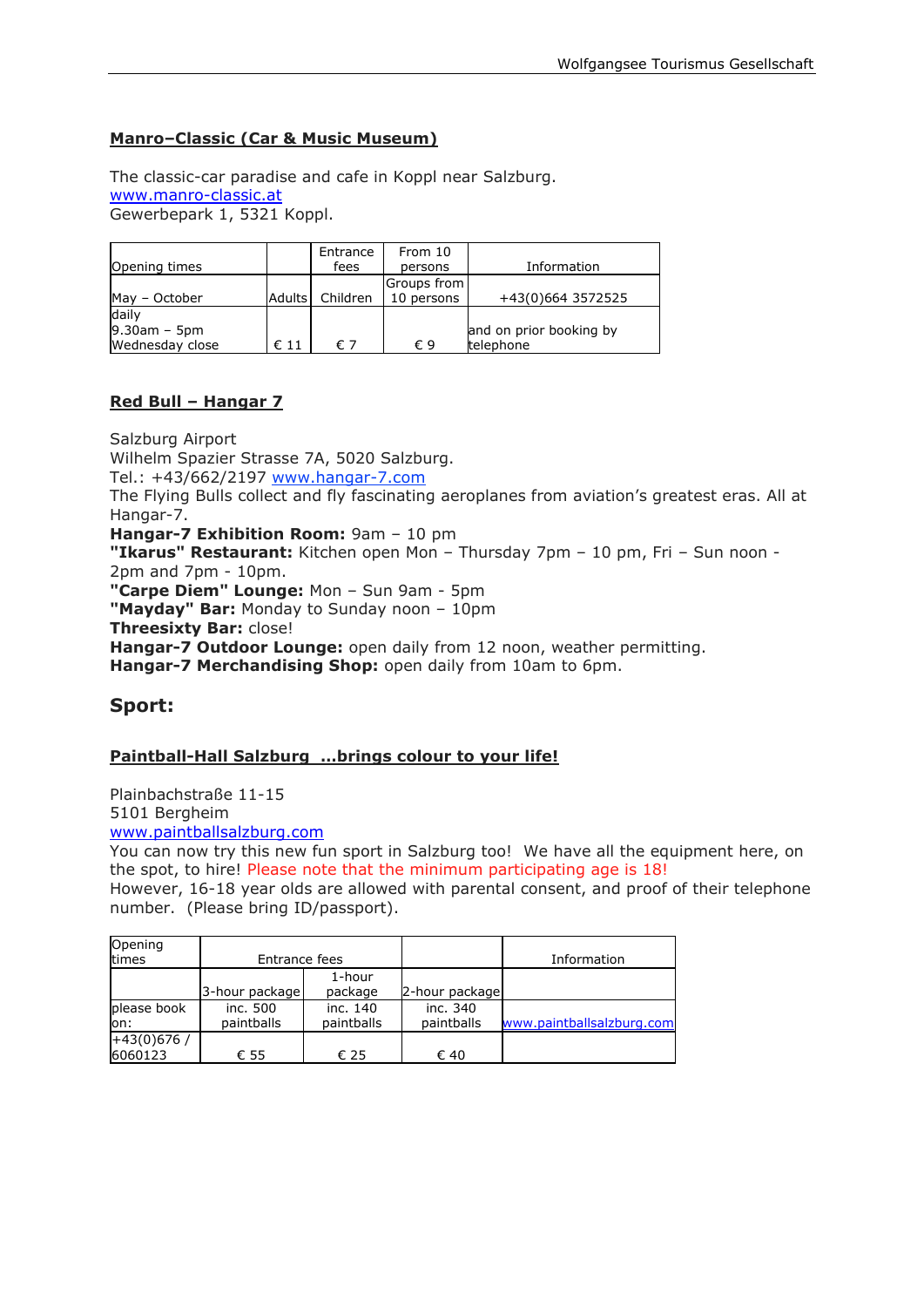# **… in Mondsee**

# **Sport:**

#### **Vita-club Mondsee:**

"Sportland Mondsee" offers a lovely sauna area with many different saunas. Additional attractions - 4 tennis courts, squash courts, badminton, fitness centre. Tel: 06232 35130 [www.vitaclub.at](http://www.vitaclub.at/) Prielhofstr. 4, 5310 Mondsee.

|               |                                   | Entrance |                 |
|---------------|-----------------------------------|----------|-----------------|
| Opening times |                                   | fees     |                 |
|               |                                   | Weekly   |                 |
| Mon - Friday  |                                   | ticket   | Information     |
| 8am - 10pm    | for sauna area                    |          |                 |
|               | € 15                              | € 40     | +43(0)6232/3513 |
| Sat, Sun      | day ticket for fitness (inc. spa) |          |                 |
| $9am - 8pm$   | € 20                              |          |                 |

## **Culture:**

#### **Transportation and Ischler Railway Museum:**

The museum oft he world-famos Salzkammergut Local Railway, a smal-track railway is housed in the newly restored heating house of this legendary stream rail line. Model railway sets, the history of model railway building and a wide variety of model trains are also available for viewing.

[www.museum-mondsee.at](http://www.museum-mondsee.at/)

Seebadstraße 2, 5310 Mondsee

| Opening times                             |        | Entrance | Information                                                 |
|-------------------------------------------|--------|----------|-------------------------------------------------------------|
|                                           | Adults |          | Children +43(0)664 75144765                                 |
| 1 May - 26 Oct<br>Fri, Sat, Sun, holidays |        |          | Group tours available outside<br>regular opening times upon |
| 10am to 5pm                               | € 5    | €3       | prior reservation. Tel.                                     |

# **… in Bad Ischl**

## **Culture:**

#### **Vehicle, Technology and Aviation Museum:**

Various classic cars, military aeroplanes, motorbikes and more are on show and can be experienced in this unique museum.

[www.fahrzeugmuseum.at](http://www.fahrzeugmuseum.at/)

Sulzbach 178, 4820 Bad Ischl.

| Opening times      |      | Entrance<br>fees | Group   | ۲ours | Information   |
|--------------------|------|------------------|---------|-------|---------------|
|                    |      | Adults Children  | prices  |       |               |
|                    |      |                  | from 10 |       |               |
| 1st Apr - 31st Oct |      | 10 to 15         | persons |       | $+43(0)6132/$ |
| 9am - 6pm          | € 10 | € 4              | €8      |       | 26658         |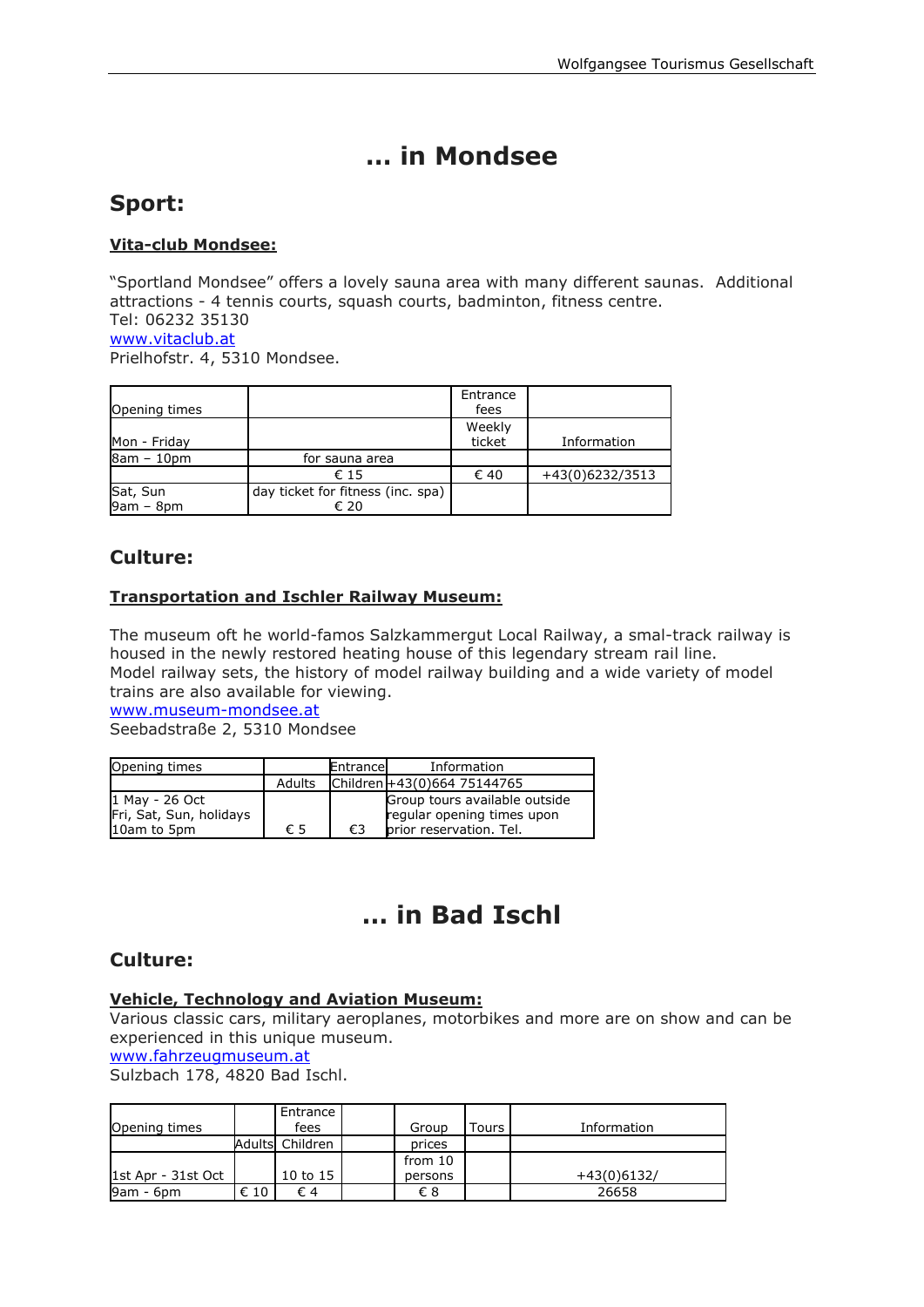#### **Emperor's Villa:**

Numerous deer antlers and other hunting memorabilia; a basic metal bed and the writing desk on which the Emperor famously signed his manifesto "To my peoples" are amongst other things on show in the former official and private rooms of the Monarch. [www.kaiservilla.com](http://www.kaiservilla.com/)

Zentrum 4820 Bad Ischl.

| Opening<br>times               |        | Entrance<br>fees |                 | Tour           | Information           |
|--------------------------------|--------|------------------|-----------------|----------------|-----------------------|
|                                | Adults | Children         | <b>Families</b> |                |                       |
| May - Sept                     |        | 7 to 14          |                 | last<br>quided | tour at $+43(0)6132/$ |
| daily from<br>9.30am to<br>5pm | € 16   | € 7.50           | € 34            | 4.45pm         | 23241                 |
| October daily<br>$10am - 4pm$  |        |                  |                 |                |                       |

#### **Marble Palace:**

#### **Dirndl. Tradition goes fashion**

In 2022, "Dirndl stories" will be told in the Marmorschlössl Bad Ischl.

With the exhibition "Dirndl. Tradition goes Fashion "shows different aspects of the popular summer dress and former work clothes of the maid or prostitute. In addition to the history of the origins of the over 150-year-old, tried and tested dress, fashion and artistic discussions of the timeless dirndl, which is still popular today, are presented in a multifaceted manner.

| Opening times    | Entrance fees | Information                    |
|------------------|---------------|--------------------------------|
| May - Sep. daily |               | combi ticket                   |
| 9.30am to 5pm    |               | park, emperors villa,          |
| Oct. 10am to 4pm | Adult € 6     | marble palace $\epsilon$ 21.50 |

#### **Bad Ischl Museum:**

The Bad Ischl town Museum is located in a former salt trader's house. The development of Bad Ischl is depicted, especially the importance of salt mining and the rise of the town into a spa and royal summer residence.

#### [www.stadtmuseum.at](http://www.stadtmuseum.at/)

Esplanade 10, 4820 Bad Ischl.

| Opening times                     |        | Entrance<br>fees |                      | Group              | Tours         | Information   |
|-----------------------------------|--------|------------------|----------------------|--------------------|---------------|---------------|
| April - October                   | Adults |                  | Children Concessions | prices             |               |               |
| Wednesday 2pm -<br>7pm            |        | 6 to 15          | school<br>classes    | from 10<br>persons | available     | $+43(0)6132/$ |
| Thursday - Sunday<br>$10am - 5pm$ | € 7.50 | € 3              | € 3                  | € 5                | on<br>reguest | 25476         |
| Closed Mon + Tues!                |        |                  |                      |                    |               |               |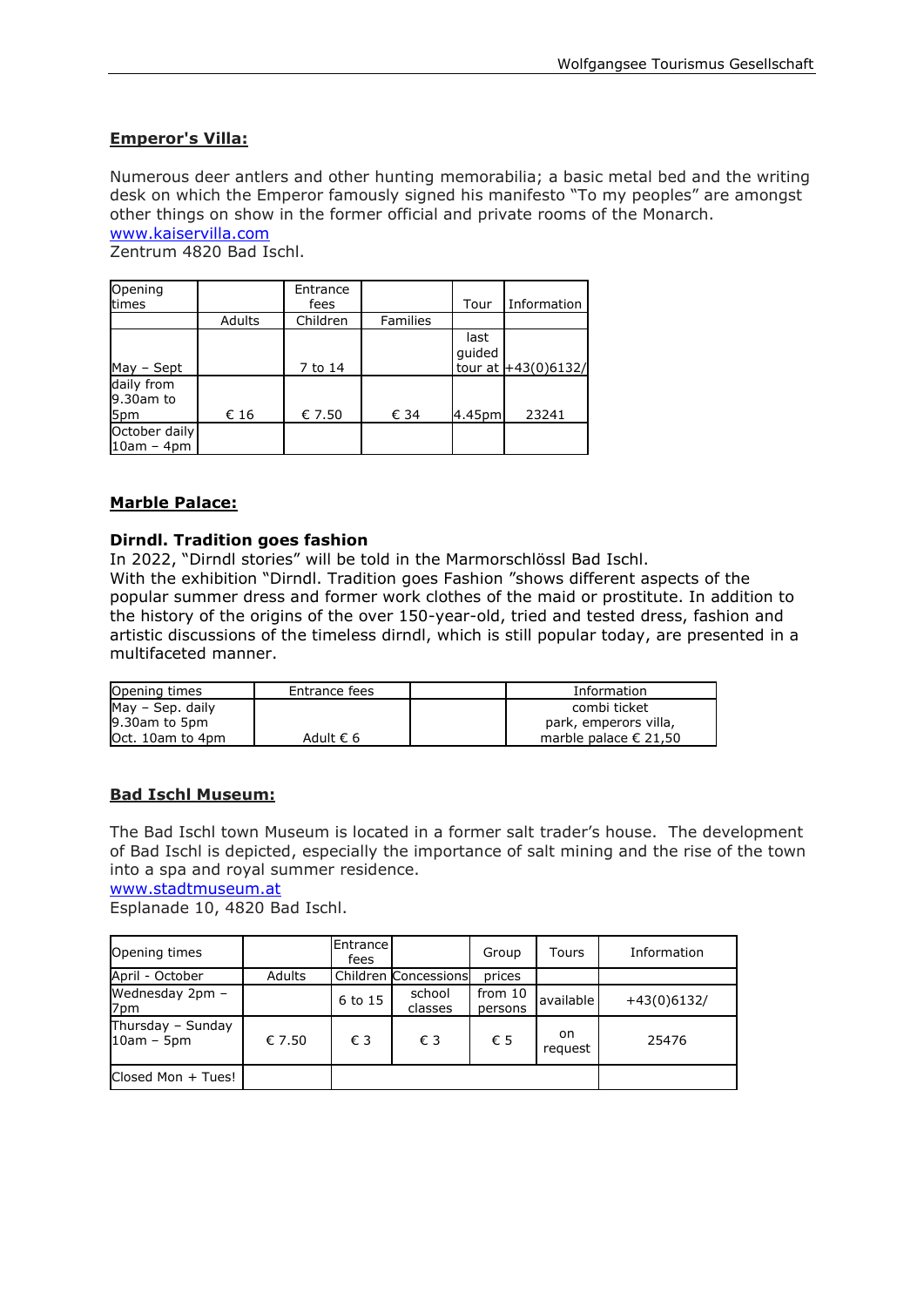#### **Casino Cellar**

An exciting journey through time through the oldest beer cellar in Bad Ischl. Discover the approximately 500-year-old, 380m² rock cellar in an entertaining journey through time. Teh cellar was once used as a refrigerator fort he Bad Ischler brewery and is still largely in its original state. The cellar house in front of it housed a legendary dance hall and painter's studio for many decades.

**Guided tours:** May to October Wednesday to Sunday 10am and 3pm, tours last about 50 min. Please wear warm clothing! Price: Adults € 8 Children (up to 10 years) free Tel. +43(0)664 9559389 [www.cafe-casino.at/gefuehrte-tour/](http://www.cafe-casino.at/gefuehrte-tour/)

## **Wellbeing and Sport:**

#### **EurothermenResort Bad Ischl (Thermal Spa Resort):**

> Salt-water pools with c. 3% salt and at 32 deg. C; > bubble-loungers; > underwater massage jets; > saline–whirlpool at 34 deg. C; > luxury resting areas; > massage and solarium; > outdoor area with the "Lazy River" water attraction. Tel: +43(0)6132 204 2700

[office.badischl@eurothermen.at](mailto:office.badischl@eurothermen.at) [www.eurothermen.at](http://www.eurothermen.at/) Voglhuberstr. 10, 4820 Bad Ischl.

| Spa opening times                  | Day<br>ticket<br>with<br>sauna | Spa 4 hours            |
|------------------------------------|--------------------------------|------------------------|
| 9am - 12 midnight                  |                                |                        |
| Sauna 11am - 12 midnight           | € 30                           | Adults € 21,50         |
| Thursday 9am - 1pm - Ladies' sauna |                                | Children $\epsilon$ 16 |

#### **Bad Ischl Indoor Climbing Wall**

Come rain or shine, Bad Ischl's indoor climbing wall with bistro is the sporting centre for young and old. In the "Naturfreunde Trust" indoor climbing area, there is a total climbing surface of 804  $m^2$ . The sports and hire shop is open the same time as the climbing wall.

[www.kletterhalle-badischl.at](http://www.kletterhalle-badischl.at/)

Engleitenstraße 4, 4820 Bad Ischl.

|                   | <b>Entrance</b> |                   | Entrance fee         | Information        |
|-------------------|-----------------|-------------------|----------------------|--------------------|
| Opening times     | fee             | Entrance fee      |                      |                    |
| Monday - Friday   |                 |                   | Children $6 - 14$    | +43(0)699/13152818 |
| 4pm – 10pm        | Adults          | Juniors $15 - 18$ |                      |                    |
| Saturday and      |                 |                   | $\epsilon$ 7.10      |                    |
| Sunday noon - 8pm | € 13            | € 9.60            | Fam. Ticket $\in$ 30 |                    |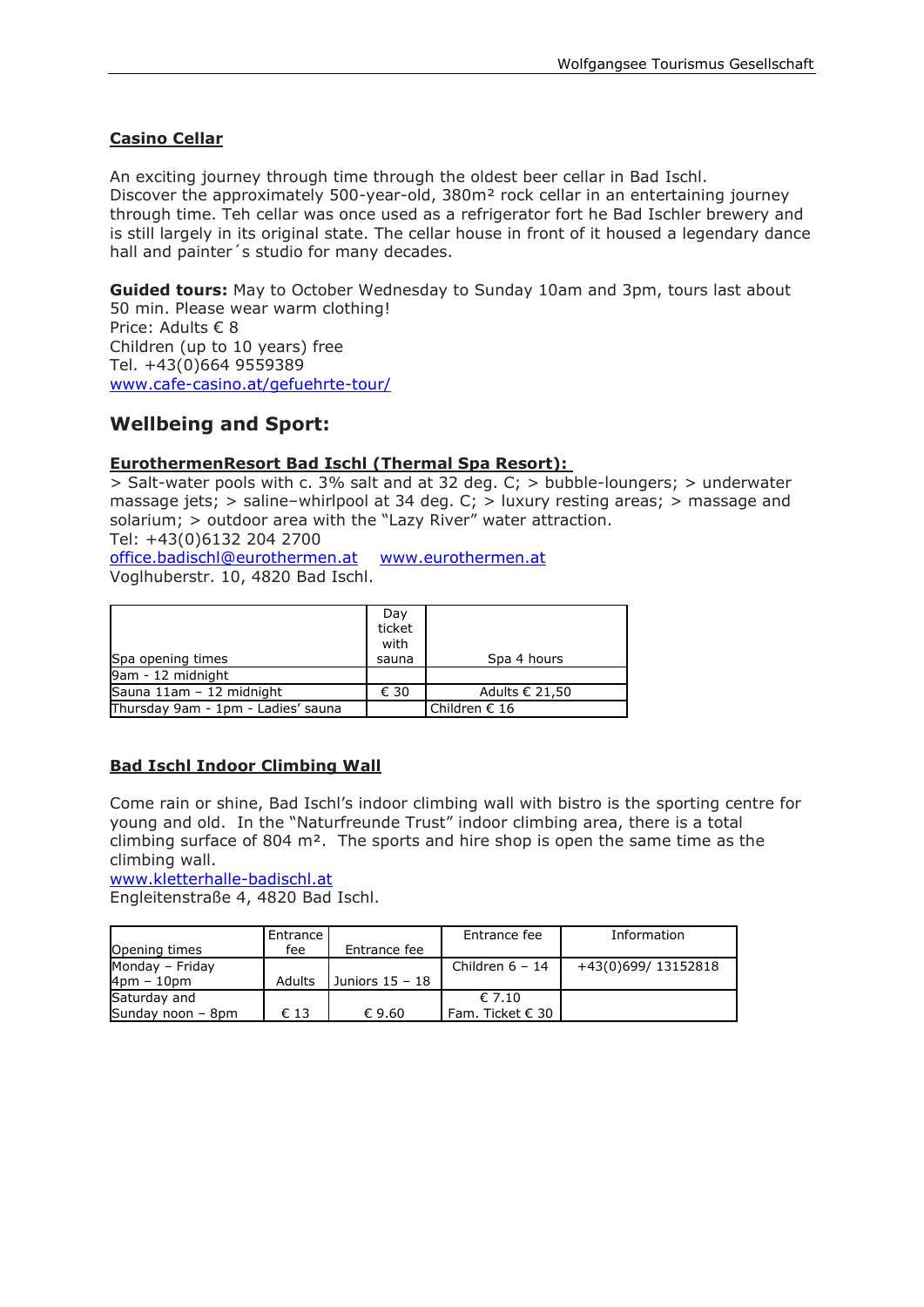# **… in Ebensee …**

#### **"Salzkammergut" Natural History Museum**

The Salzkammergut's natural history museum with *the* experience of the natural world in the Salzkammergut. From the native to the exotic, discover animals in their natural surroundings, as you would never normally be able to see them. See nature, experience nature and understand nature - all this is possible in the Salzkammergut Natural History Museum.

#### [www.naturmuseum.at](http://www.naturmuseum.at/) Langwieserstr. 111, 4802 Ebensee.

| Opening times         | Entrance<br>fees | Family       |                   |
|-----------------------|------------------|--------------|-------------------|
| Monday - Friday       | Adults           |              |                   |
| 9am - 5pm             | $\epsilon$ 9.90  |              | +43(0)664 2210151 |
|                       |                  | € 20         |                   |
| Sat, Sun and holidays | Children         | 2 Adults and |                   |
| See homepage          | € 4.90           | children     |                   |

#### **Museum of Contemporary History:**

The first permanent comprehensive exhibition of Austrian contemporary history is located in an old school (built 1779) in the centre of the market town of Ebensee (next to the catholic parish church).

[www.memorial-ebensee.at](http://www.memorial-ebensee.at/)

Kirchengasse 5, 4802 Ebensee.

| Opening times                                                         | Entrance fees |                        | Groups                           | Information         |
|-----------------------------------------------------------------------|---------------|------------------------|----------------------------------|---------------------|
| March - 15th<br><b>D</b> une<br>Tuesday -<br>Saturday<br>$10am - 5pm$ |               | AdultsJuniors/students | Tours<br>available on<br>request |                     |
| 16th June $-$<br>30.Sept<br>Tuesday to<br>Sunday<br>$10am - 5pm$      | € 7           | from $14$<br>€ 4.50    | from $10$<br>persons             | $+43(0)6133 / 5601$ |

#### **Concentration Camp Memorial:**

The Ebensee Concentration Camp was constructed in November 1943 as a subsidiary camp of Mauthausen. Code named "Projekt Zement" (Project Cement), the aim was to use thousands of prisoners from the concentration camp to construct huge, bombproof tunnels into the mountains. The plan was to transfer the Peenemünde rocket development and testing base to a more secure location. [www.memorial-ebensee.at](http://www.memorial-ebensee.at/)

Kirchengasse 5, 4802 Ebensee.

| Opening times                                                     |    | Entrance fees                         | Groups             | Information         |  |  |
|-------------------------------------------------------------------|----|---------------------------------------|--------------------|---------------------|--|--|
| 1st May $-$ 14th                                                  |    |                                       |                    |                     |  |  |
| June<br>Saturday and<br>Sunday<br>$10am - 5pm$                    |    | Adults Juniors/students prices + tour |                    |                     |  |  |
| $15.$ June - 15. Sept<br>Tuesday - Sunday<br>$10am - 5pm$         | €6 | from $14$<br>€4                       | from 10<br>persons | $+43(0)6133 / 5601$ |  |  |
| <b>Combi-ticket:</b> Museum + Tunnel $€$ 10 Adults, Juniors $€$ 6 |    |                                       |                    |                     |  |  |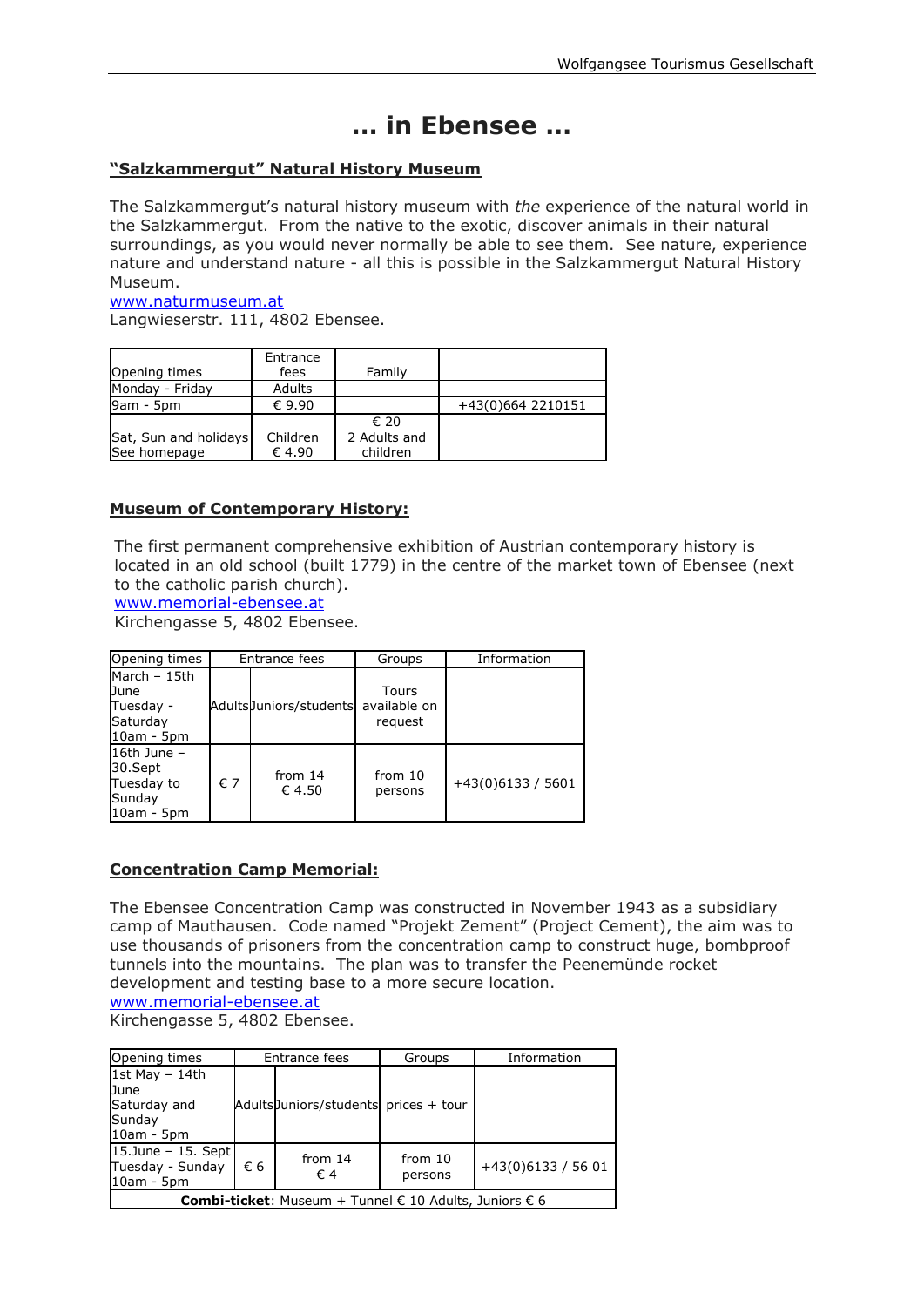#### **Home, Heaven, Hell**

Farewell and a new beginning in the Salzkammergut. The newly adapted and modern museum in the former salt administration building in Ebensee shows the destiny of the many women, men and children who have been forced to leave their countries due to economic situations, religious persecution or just simply in search of a better future and new challenges. There are additional exhibits of local culture and technical and economic history.

[www.museumebensee.at](http://www.museumebensee.at/) Kirchengasse 6, 4802 Ebensee

| Opening times                                                  |    | Entrance fees                         | Groups | Information |
|----------------------------------------------------------------|----|---------------------------------------|--------|-------------|
| July 14 <sup>th</sup> Sept.<br>Friday, Saturday<br>$2pm - 6pm$ | €6 | Adults Juniors/students prices + tour |        |             |

# **… on and around Lake Fuschlsee**

#### **Museum in the Fürstenstöckl** in Ebenau

This museum documents the historic significance of Ebenau as the centre of iron, copper and brass working.

#### [www.ebenau.at](http://www.ebenau.at/)

Ebenau 2, 5323 Ebenau.

| Opening times June -<br>Sept |        | Entrance<br>fees |           | Tours             | Information     |
|------------------------------|--------|------------------|-----------|-------------------|-----------------|
| Tuesday, Thursday            | Adults | Children         | Groups of | hour<br>every     |                 |
|                              |        |                  | 10+       |                   |                 |
| 10am - 12 noon               |        |                  | persons   |                   | +43(0)6221/7229 |
|                              |        |                  |           | Groups -<br>prior |                 |
| Saturday                     |        |                  |           | booking           | $+43(0)664$     |
| $2pm - 5pm$                  | € 5    | € 3.50           | €4        | required          | 4422317         |

#### **Dolls' House Museum in the Joseph Mohr House in Hintersee**:

35 different dolls' houses are on display here with over 30,000 individual pieces, toys, etc. [www.puppenstubenmuseum.com](http://www.puppenstubenmuseum.com/)

Hintersee 4, 5324 Faistenau.

|                    |         | Entrance        | Groups           |          |                 |
|--------------------|---------|-----------------|------------------|----------|-----------------|
| Opening times      |         | fee             |                  | Tour     | Information     |
|                    |         |                 | from 10          |          |                 |
| Wednesday - Sunday | Adultsl | Children        | persons          |          |                 |
|                    |         |                 |                  | on prior | +43(0)6224/8900 |
| noon - 5pm         | €4      | $\epsilon$ 2.80 | $\epsilon$ 10.20 | booking  |                 |

#### **Hundsmarkt Mill in Thalgau**

A historic farmhouse from the 16th century. On show are working flour-mills, ball-mills and other special exhibits.

<http://www.sbg.at/hundsmarktmuehle/> Seestrasse 20, 5303 Thalgau.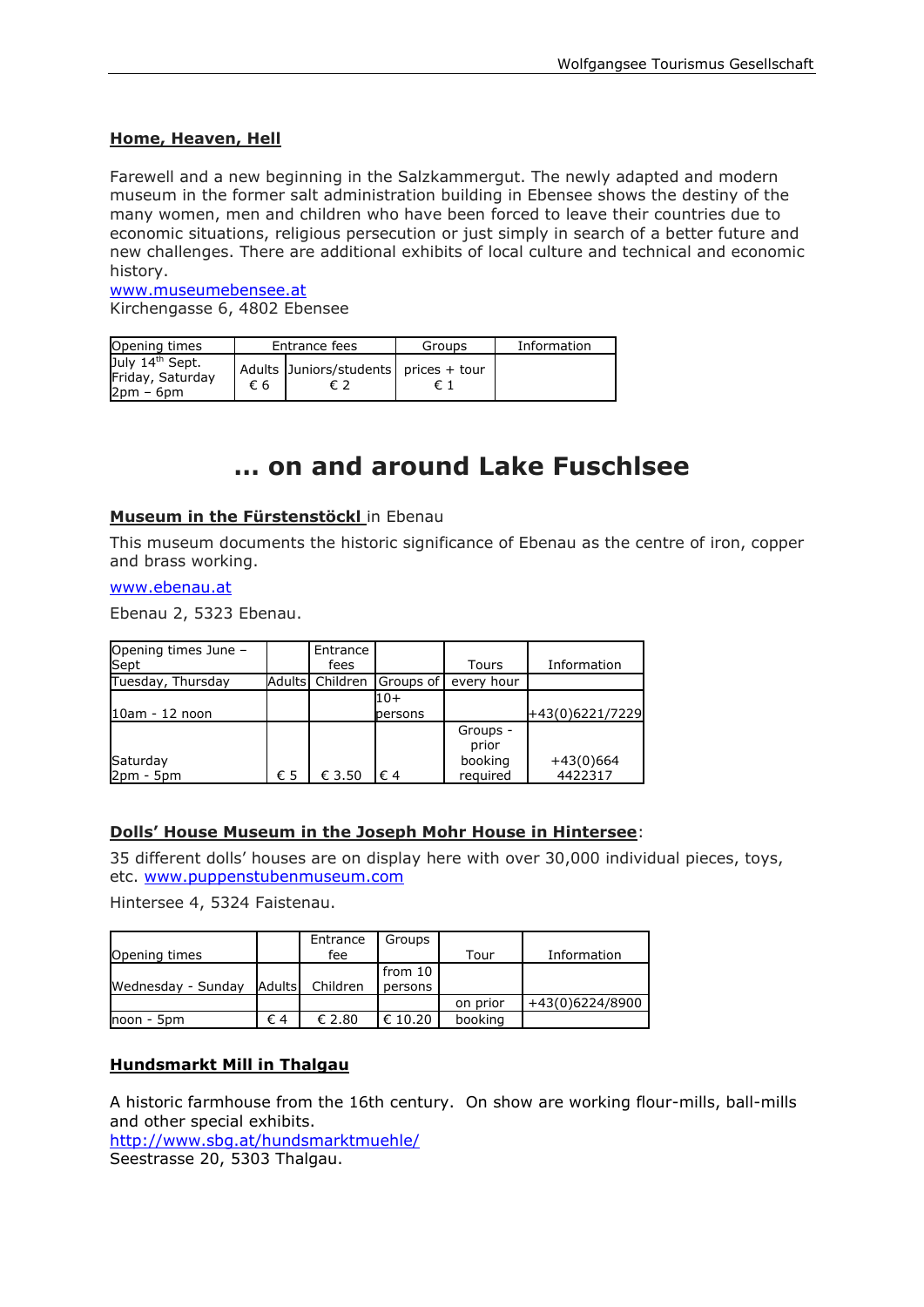| Opening times        | Entrance fee       | Tour     | Information       |
|----------------------|--------------------|----------|-------------------|
| June $-$<br>25th Oct | free               |          |                   |
| Sunday               | donations welcomed | on prior | +43(0)664 2301126 |
| $2pm - 5pm$          |                    | booking  |                   |

#### **Glass Factory Monika Riedl** in Thalgau

Experience the uniqe story of glass blowing. Glass blowing for young and old! Daily programme: make your own "Glass bowl", advanced reservation required. [www.monika-riedl.com](http://www.monika-riedl.com/)

Oberndorfer Straße 79, 5303 Thalgau

| Opening times   | Information         |
|-----------------|---------------------|
| Monday - Friday | Saturday on request |
| 9am – 6 pm      | +43(0)6235 20979    |

# **… in Hallstatt / Obertraun**

#### **Dachstein Ice Caves in Obertraun**

[www.dachstein-salzkammergut.com](http://www.dachstein-salzkammergut.com/)

Winkl 34, 4831 Obertraun.

The Giant Ice Cave, one of the most important attractions in the Alps, brings to light a magical natural world deep in the Dachstein Mountains. Experienced guides lead downwards through a stalactite cave to "King Arthur's Cathedral" and over a 25 metrethick ice floor to the "Great Ice Chapel" with its breathtaking lighting effects, unique art installations and additional highlights.

| Opening times                                       |        | Entrance fees including<br>return ticket for cablecar | Tour | Information |               |
|-----------------------------------------------------|--------|-------------------------------------------------------|------|-------------|---------------|
|                                                     | Adults | Children Family                                       |      |             |               |
| 30th April - 6th Nov $\in$ 40,10 $\in$ 36,10 105,60 |        |                                                       |      | daily       | $+43(0)50140$ |

#### **Hallstatt Salt Mine and Funicular Railway**

[www.salzwelten.at](http://www.salzwelten.at/) Salzbergstr. 21, 4830 Hallstatt. Salzberg cable car return tickets and tour.

| Opening times                                                                              |       | Entrance<br>fees |                 | Group | Tour  | <b>Information</b> |
|--------------------------------------------------------------------------------------------|-------|------------------|-----------------|-------|-------|--------------------|
|                                                                                            | Adult | Children         | <b>Families</b> | price |       |                    |
| 1th April - 25th Sept<br>daily from 9.30am -<br>4.30pm, 26th Sept. -<br>8th Jan. 9.30am to |       | 4 to 15          | 2 adults $+1$   |       |       |                    |
| 2.30pm                                                                                     |       |                  | child           |       | daily | +43(0)6132/        |
|                                                                                            |       | vears            |                 |       |       |                    |
|                                                                                            | € 36  | € 18             | € 73            | € 33  |       | 200 2400           |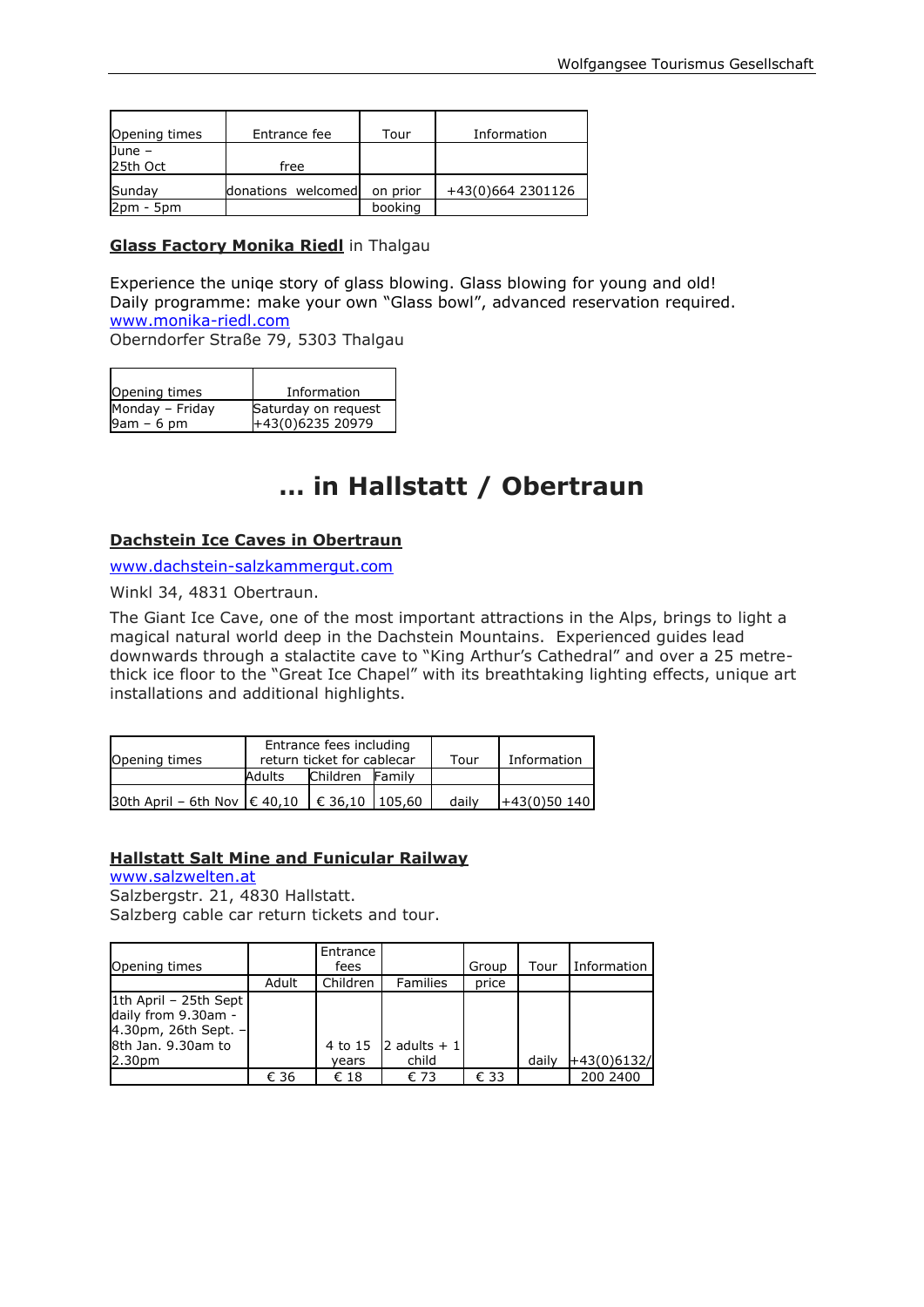## **Protestant Church (Evangelische Christuskirche) in the Village** Wooden altar

#### **Catholic Parish Church of Mary on the Mountain**

Late Gothic, 3 winged altars

#### **with Charnel House**

Near the Church, 4830 Hallstatt

| Opening times    |            | Entrance<br>fees |                               | Group           | Tours | Information   |
|------------------|------------|------------------|-------------------------------|-----------------|-------|---------------|
|                  |            |                  |                               |                 |       |               |
| $Mav - end$ Sept |            |                  | Adults   Children Concessions | prices          |       |               |
|                  |            |                  |                               | School          |       |               |
| daily from       |            |                  |                               | groups          |       | $+43(0)6134/$ |
| $10am - 6dm$     | $\in$ 1.50 | € 0.50           |                               | $\epsilon$ 0.50 |       | 8279          |

#### **Hallstatt Museum**

[www.museum-hallstatt.at](http://www.museum-hallstatt.at/) Take a trip into the past! Centre of Village, 4830 Hallstatt.

|                  |               | Entrance |          |         |       |               |
|------------------|---------------|----------|----------|---------|-------|---------------|
| Opening times    |               | fees     |          | Group   | Tours | Information   |
| May - Sept daily |               |          | Family - |         |       |               |
| $10am - 6pm$     | <b>Adults</b> | Children | ticket   | prices  |       |               |
| April -Oct.      |               |          |          | from 10 |       |               |
| $10am - 4dm$     |               |          |          | persons |       | $+43(0)6134/$ |
|                  | € 10          | €8       | € 20     | €9      |       | 828015        |

# **… in Bad Goisern**

#### **Hand.Werk.Haus Salzkammergut (establishment showing local craftsmanship)**

#### [www.handwerkhaus.at](http://www.handwerkhaus.at/)

Rudolf von Alt Weg 6, 4822 Bad Goisern.

Walking through this permanent exhibition is a journey through tradition, present-day and the future seen through the world of craft. It takes you past individual businesses and tells of their history, their products and how they are produced.

| Opening times   | Entrance<br>fees | Tours    | Information      |
|-----------------|------------------|----------|------------------|
| Monday - Friday |                  |          |                  |
| $9am - 12 noon$ |                  |          |                  |
| $2.30pm - 6pm$  |                  |          |                  |
| Saturday        |                  | on prior |                  |
| $9am - 12 noon$ | € 3.90           | booking  | +43(0)6135/50800 |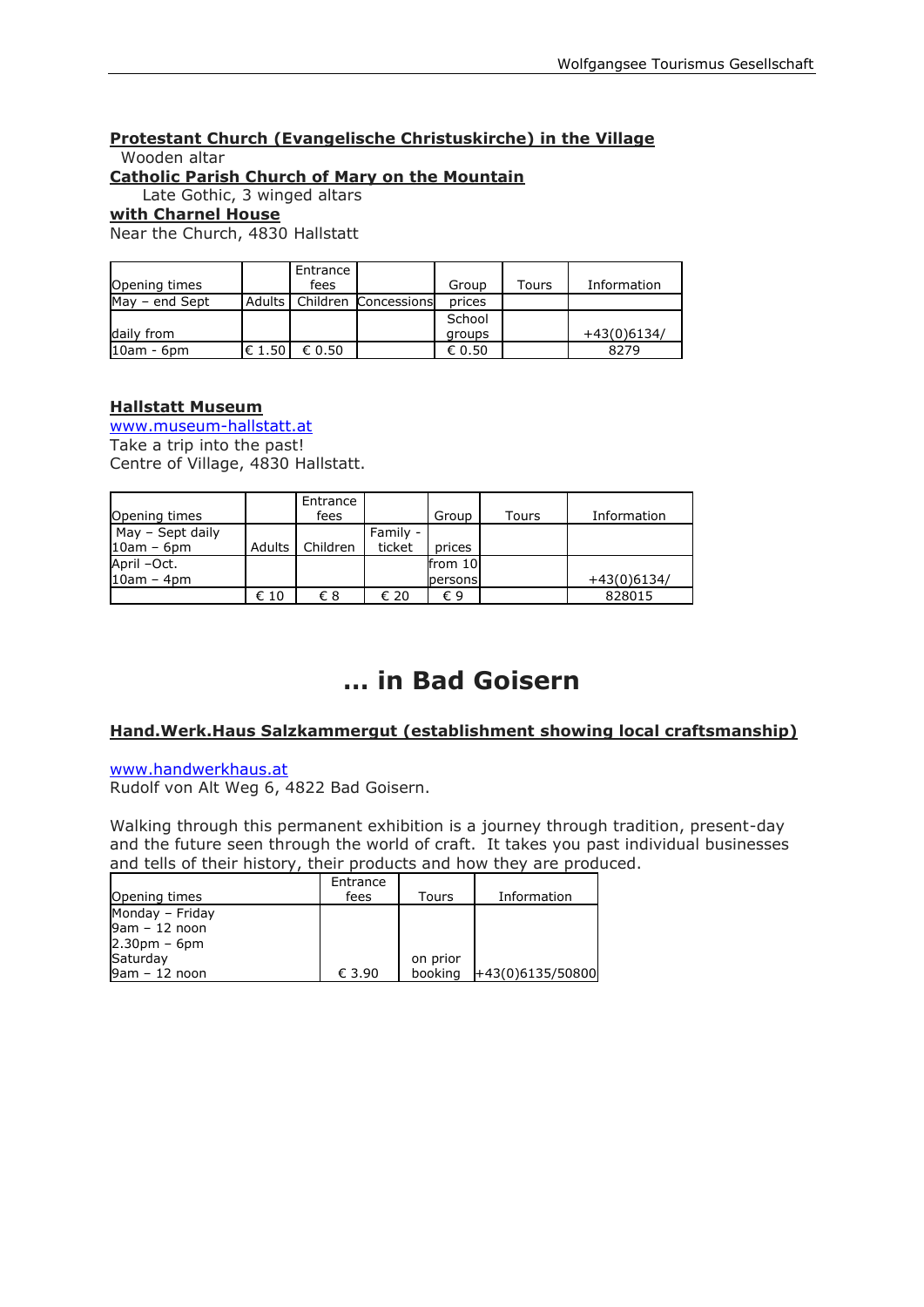# **.... in Bad Aussee**

#### **Narzissen Bad Aussee**

[www.narzissenbadaussee.at](http://www.narzissenbadaussee.at/) Pötschenstraße 172, 8990 Bad Aussee.

The Narzissen Bad Aussee Spa is invigorating and is the source of health for all senses. Lake Aussee spring water feeds the five saline pools along with local salt water. In the indoor and outdoor areas springs and massage jets bubble, and light shows and underwater music create a magical atmosphere in the salt lake.

| Opening times   | Entrance fees spa   |      | Infos        |
|-----------------|---------------------|------|--------------|
|                 | 4 hours             | € 19 |              |
|                 |                     |      | $+43(0)3622$ |
| Daily 9am - 9pm | day entrance        | € 23 | 55300        |
|                 | Evening tariff from |      |              |
|                 | 5 <sub>pm</sub>     | € 15 |              |
|                 | Sauna surcharge     | €    |              |

#### **Aussee Kammerhof (Court Treasure Chamber) Museum**

[www.kammerhofmuseum.at](http://www.badaussee.at/kammerhofmuseum)

Chumeckypl. 1, 8990 Bad Aussee.

A significant, historic, late-gothic building which was the Salt Treasury up to 1926. Some of the main themes: history and local folk culture.

| Opening times                                                                                                    | l Price            |     | Information          |
|------------------------------------------------------------------------------------------------------------------|--------------------|-----|----------------------|
|                                                                                                                  |                    |     |                      |
| 10 <sup>th</sup> April to 10 <sup>th</sup> July, 13 <sup>th</sup> Sept. to 30 <sup>th</sup> Oct. Adults Children |                    |     |                      |
| Tue - Fri, Sun and holidays 10am to 1pm,                                                                         |                    |     |                      |
| Sat. 11am to 4pm, 11th July to $11th$ Sep.                                                                       |                    |     |                      |
| Open daily 10am to 5pm                                                                                           | $\epsilon$ 7 $\pm$ | € 3 | +43(0)3622 52511-300 |

# **… on and around Lake Attersee …**

### **Culture:**

#### **Weyregg Aquarium:**

#### 4852 Weyregg am Attersee

Numerous fish typical to Lake Attersee, e.g. Pike, Pearl-fish, Perch, the common Bleak (Alburnus alburnus), Lake Trout, Roach or Rudd move around in a naturally designed lake setting, which is constantly supplied with fresh water through a pipe from the lake. Interactive display about the formation of Lake Attersee. NEW - Young fish pools!

| Opening times      | Entrance<br>fees | Tours               |              | Information |
|--------------------|------------------|---------------------|--------------|-------------|
|                    |                  |                     | Group tours  |             |
|                    |                  | Monday July, August | on prior     |             |
| June - mid October | free             | 7.30pm $€ 1$        | notification | 07664/2255  |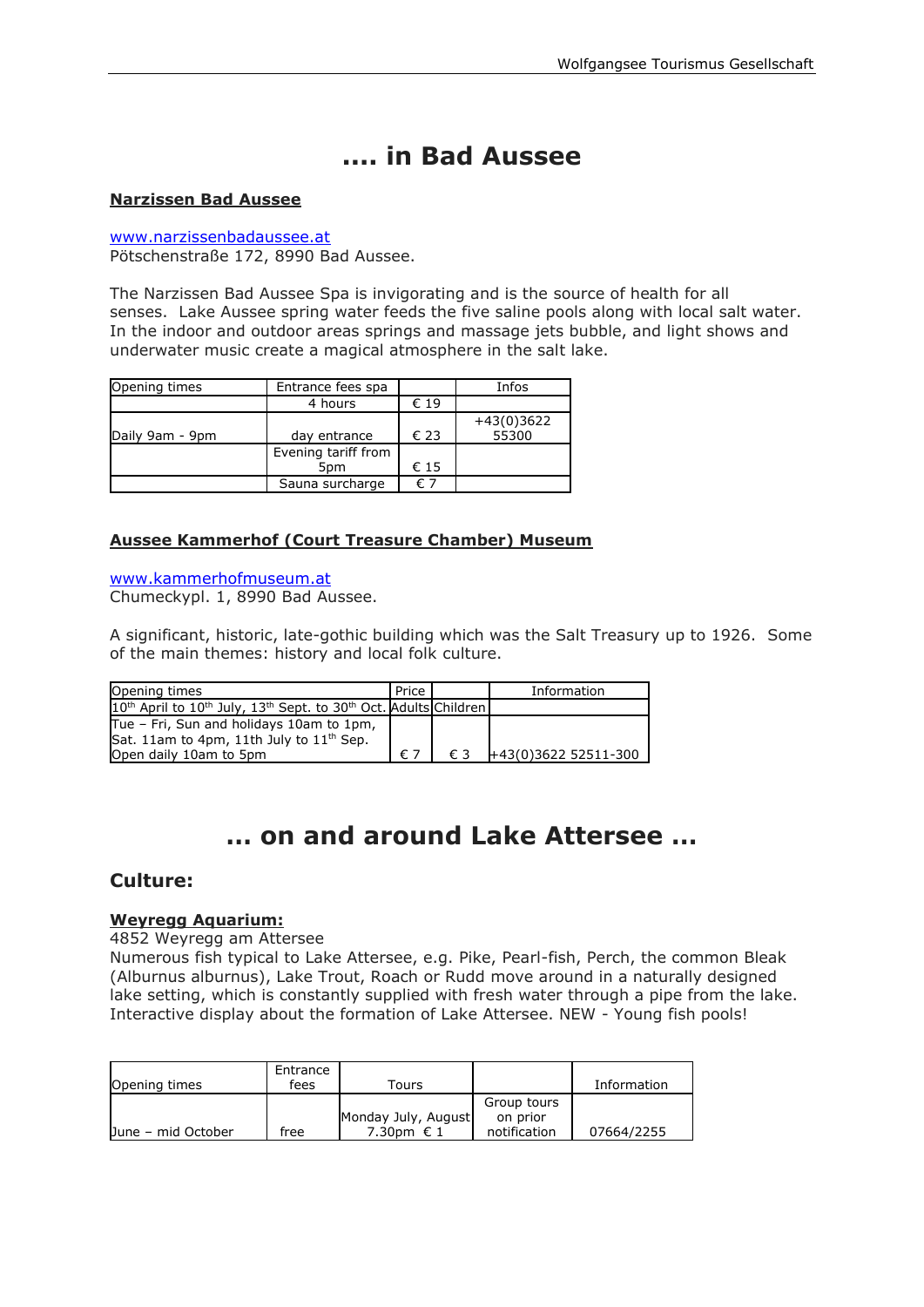## **St. Georgen:**

#### **Aigner-Haus**

[www.attergau-zeitreise.at](http://www.attergau-zeitreise.at/) Agergasse 9, 4880 St. Georgen.

| Opening times $1st$ June - Entrance |               |          |              |
|-------------------------------------|---------------|----------|--------------|
| Sept                                | fees          |          | Information  |
| Wednesday 9.30am -                  |               |          |              |
| 10am                                | <b>Adults</b> | Children |              |
|                                     | € 3           | free     | 0680/1556465 |

#### **Attergau Local Heritage Parish Museum**

Attergaustr. 18, 4880 St. Georgen.

| Opening times             | Entrance<br>fees |          | Information   |
|---------------------------|------------------|----------|---------------|
| July - 18th Oct<br>Sundav | Adults           | Children |               |
| 9am - 11.30am             | € 3              | free     | 0699/10229547 |
| or on request             |                  |          |               |

#### **House of Culture (Exhibition); May to October; Tours on prior request** Attergaustr. 31, 4880 St. Georgen.

| Opening times          | Entrance<br>fees |          | Information  |
|------------------------|------------------|----------|--------------|
| mid May - early Oct.on |                  |          |              |
| prior request          | Adults           | Children |              |
|                        | € 3              | free     | 0680/1556465 |

## **Vöcklabruck:**

#### **Vöcklabruck Local Museum**

[www.voecklabruck.at](http://www.voecklabruck.at/) Hinterstatt 18, 4840 Vöcklabruck.

| Opening times May -<br>Sept | Entrance<br>fees |          | Information |
|-----------------------------|------------------|----------|-------------|
| Wednesday + Saturday        | Adults           | Children |             |
| $10am - 12noon$             | € 3              | € 1      | 07672/26644 |

#### **Historical Museum of Displaced Germanic People-groups;**

[www.voecklabruck.at](http://www.voecklabruck.at/)

Salzburgerstr. 8, 4840 Vöcklabruck

| Opening times    | Entrance<br>fees    |          | Information  |
|------------------|---------------------|----------|--------------|
| Wednesdav        | Adults              | Children |              |
| 9.30am - 11.30am | donations donations |          | 0664/1100746 |
| April - October  |                     |          |              |